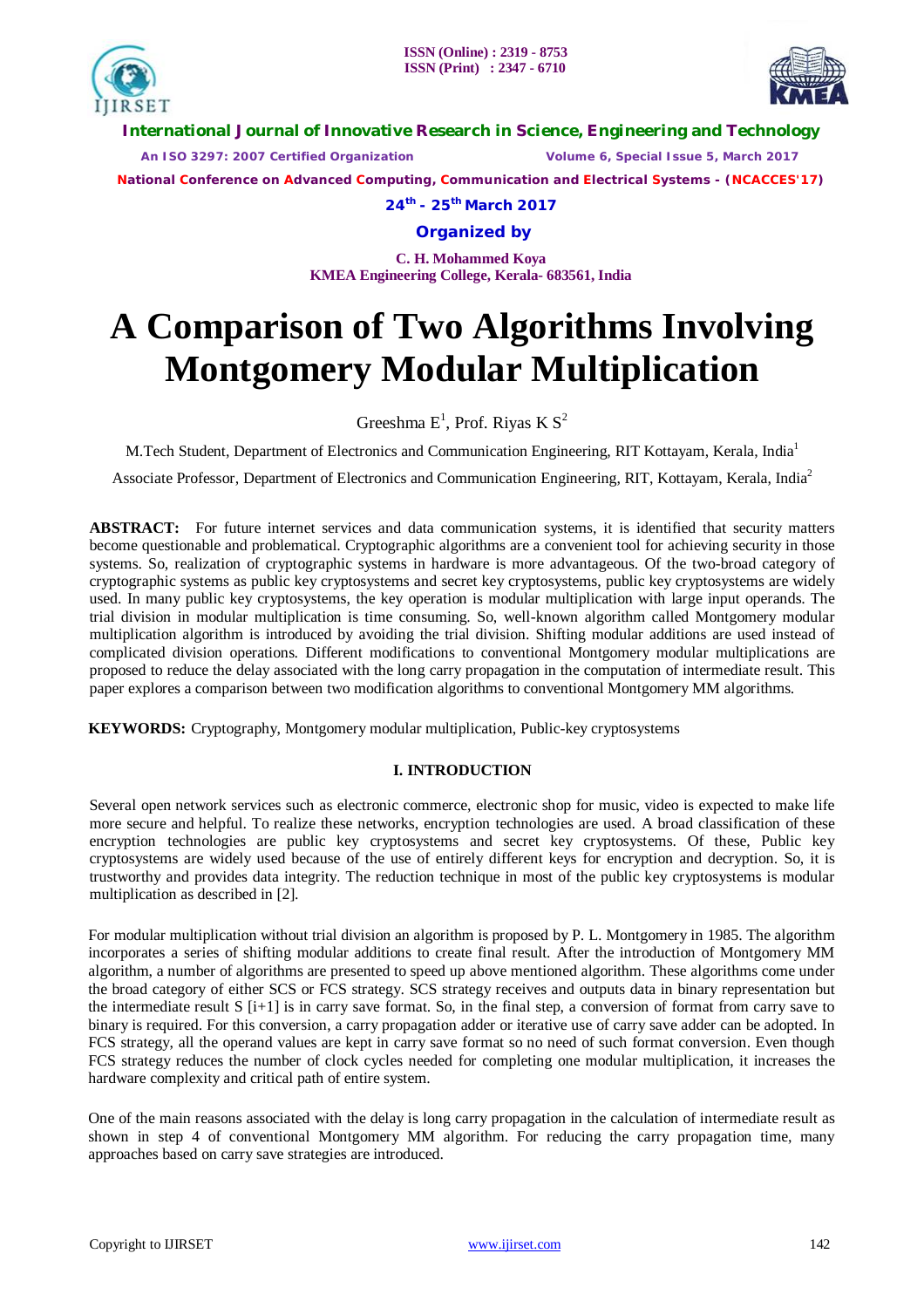The two main advancements in the field are conversion of addition operation in to one selection operation in the calculation of intermediate result and the use of a Configurable Carry Save Adder for addition, format conversion and operand pre-computation. i.e., the CCSA architecture is used iteratively for format conversion from carry save format to binary. The selection operation is carried out in such a way that the operand 0, N, B or D is selected depending on the select lines Ai and qi of a 4 X 1 multiplexer. This CCSA architecture can be switched to one full adder and two serial half adders depending on certain parameters. This paper present a comparison between the two-works mentioned above.

Table.1: Algorithm for Radix-2 Montgomery modular multiplication

The two main advancements in the field are conversion of addition operation in to one selection operation in the calculation of intermediate result and the use of a Configurable Carry Save Adder for addition, format conversion and operand pre-computation. i.e., the CCSA architecture is used iteratively for format conversion from carry save format to binary. The selection operation is carried out in such a way that the operand 0, N, B or D is selected depending on the select lines Ai and qi of a 4 X 1 multiplexer. This CCSA architecture can be switched to one full adder and two serial half adders depending on certain parameters. This paper present a comparison between the two-works mentioned above.

A FCS-MMM42 multiplier with the specialty of high energy efficiency is proposed by Kuang et al. [13] in which energy dissipation is reduced by destroying unnecessary operations of the four to two CSA architecture thus the throughput is enhanced. However, higher area and critical path delay are the main problems of FCS-MM42 multiplier. A complexity effective version of Montgomery MM is introduced in [5]. Modified Montgomery modular multiplication and RSA exponentiation techniques are explained in [14]. For increasing the speed of conventional Montgomery MM algorithm, techniques of parallelism, high radix algorithms instead of radix 2, concept of systolic array design are used. These architectures suffer from the problem of higher power dissipation.

The reminder of this paper is organized as follows. Section II briefly reviews the method of conventional Montgomery modular multiplication. In Section III, modified Montgomery modular multiplication by using selection operation is described. Section IV describes about modified Montgomery modular multiplication by using CCSA architecture. Results are given in section V. Finally, conclusion is given in section VI.

#### **II. MONTGOMERY MODULAR MULTIPLICATION**

Montgomery algorithm defines the quotient qi of modular multiplication only depending on the LSB of operands and thus complicated division in conventional MM is replaced with a series of shifting modular additions to produce S= A X B *X R*<sup>−</sup><sup>1</sup>(mod N), where N is modulus value,  $R^{-1}$  is the inverse of R modulo N and R= $2^k$  mod N as described in [3]. Montgomery modular multiplication is an easier algorithm for modular multiplication without trial division. In modular multiplication, two integers A, B and a modulus value, N is given; the problem is to find AXB mod N. A block diagram representation of conventional Montgomery MM is given in Fig.1.



Fig. 1: Block diagram representation of conventional MM

Here, the input operands A, B and modulus value N is given in binary representation. The operands are changed to Montgomery form. i.e., AX R mod N and BXR mod N for A and B respectively. Then, the next step computes loop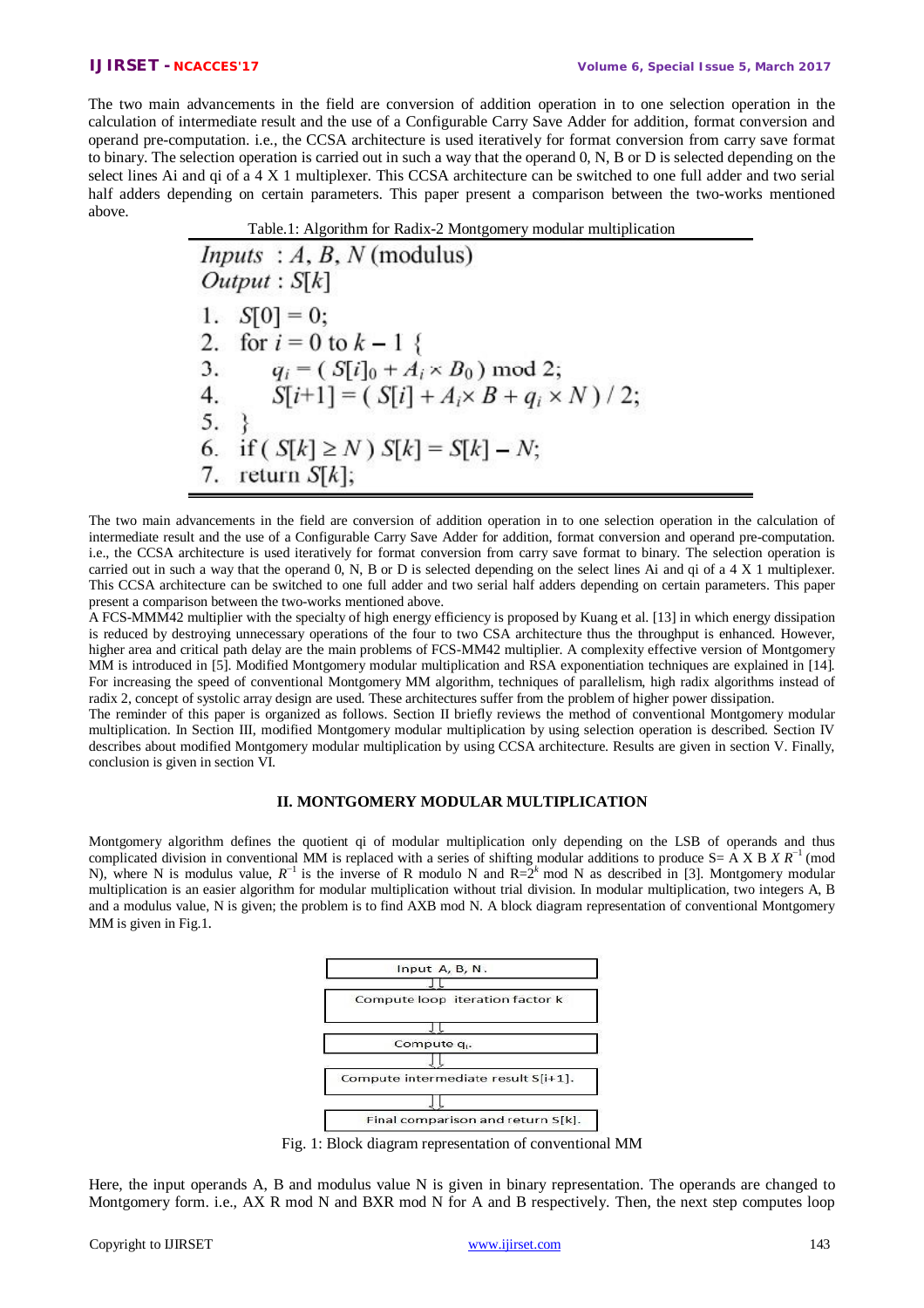iteration factor k. The value of k can be calculated by using the relation  $R=2<sup>k</sup>$  mod N where R is the radix and N is the modulus value. Next step computes quotient of Montgomery MM by using the relation  $qi = LSB$  of  $S[i] + (Ai * B0)$ where Ai is the *i*<sup>th</sup> bit of operand 'A' and B0 is the LSB of operand 'B'. The next step is the computation of intermediate result  $S[i+1]$  by using  $S[i+1]=S[i]+(Ai*B + qi*N)$ . The loop is iterated k times and the result  $S[k]$  is obtained. Since the convergence range of S[k] is in between 0 and 2N, a final comparison and subtraction is needed. i.e., if S[k] is greater than N, N is subtracted from S[k] and the final result is returned. This comparison is avoided in a work by C D Walter [4] by changing the number of iterations from k to k+2. i.e.,  $R=2^{k+2}$  mod N.

## *A. SCS BASED MONTGOMERY MM*

SCS (Semi Carry save Strategy) as the name indicates, the only value that kept in carry save format is intermediate result S as SS and SC to avoid carry propagation. Other operands are kept in binary representation. But the values kept in carry save format are needed to convert to binary representation. For this conversion, additional hardware is required. In [9], Carry propagation adder is used at the final step of MM. In paper [12], the conversion is made by using a carry save architecture repeatedly, i.e., SS and SC are added until SC=0. Fig 2 shows architecture of SCS based Montgomery multiplier

#### *B. FCS BASED MONTGOMERY MM*

Here, all operands A, B and S are kept in carry save format as (AS, AC), (BS, BC) and (SS, SC). Since all operands are kept in carry save format, no need of final format conversion hence lower number of clock cycles is required to complete one Montgomery modular multiplication. But the hardware complexity and critical path is increased. The advantage of FCS strategy is, it requires lesser clock cycles to complete one modular multiplication. Two FCS based Montgomery multipliers, denoted as FCS-MM-1 and FCS-MM-2 multipliers are proposed by McIvor et al. [13]. FCS-MM-1 composed of one five-to-two and FCS-MM-2 composed of one four-to-two Carry Save Adder architectures. Figure 3 shows a simplified architecture of FCS-MM1 multiplier. It consists of two shift registers, a full adder (FA), and a flip-flop (FF).







Fig. 3: FCS-MM1 Architecture

#### **III. MONTGOMERY MM BY USING THE CONCEPT OF SELECTION OPERATION**

The main contribution to delay is long carry propagation in the calculation of intermediate result S  $[i+1] = S[i] + I$  $(Ai*B + qi*N)$  this addition operation can be changed to one selection operation using one 4 X 1 multiplexer. The selection is in such a way that, if Ai=0 and  $qi=0$  then  $x=0$ , if Ai=0 and  $qi=1$  then  $x=n$ , if Ai=1 and  $qi=0$  then  $x=B$  and if Ai=1 and qi=1 then x=D provided S  $[i+1] = (S[i] + x)/2$  where D=B+N. Figure 4 below shows the architecture.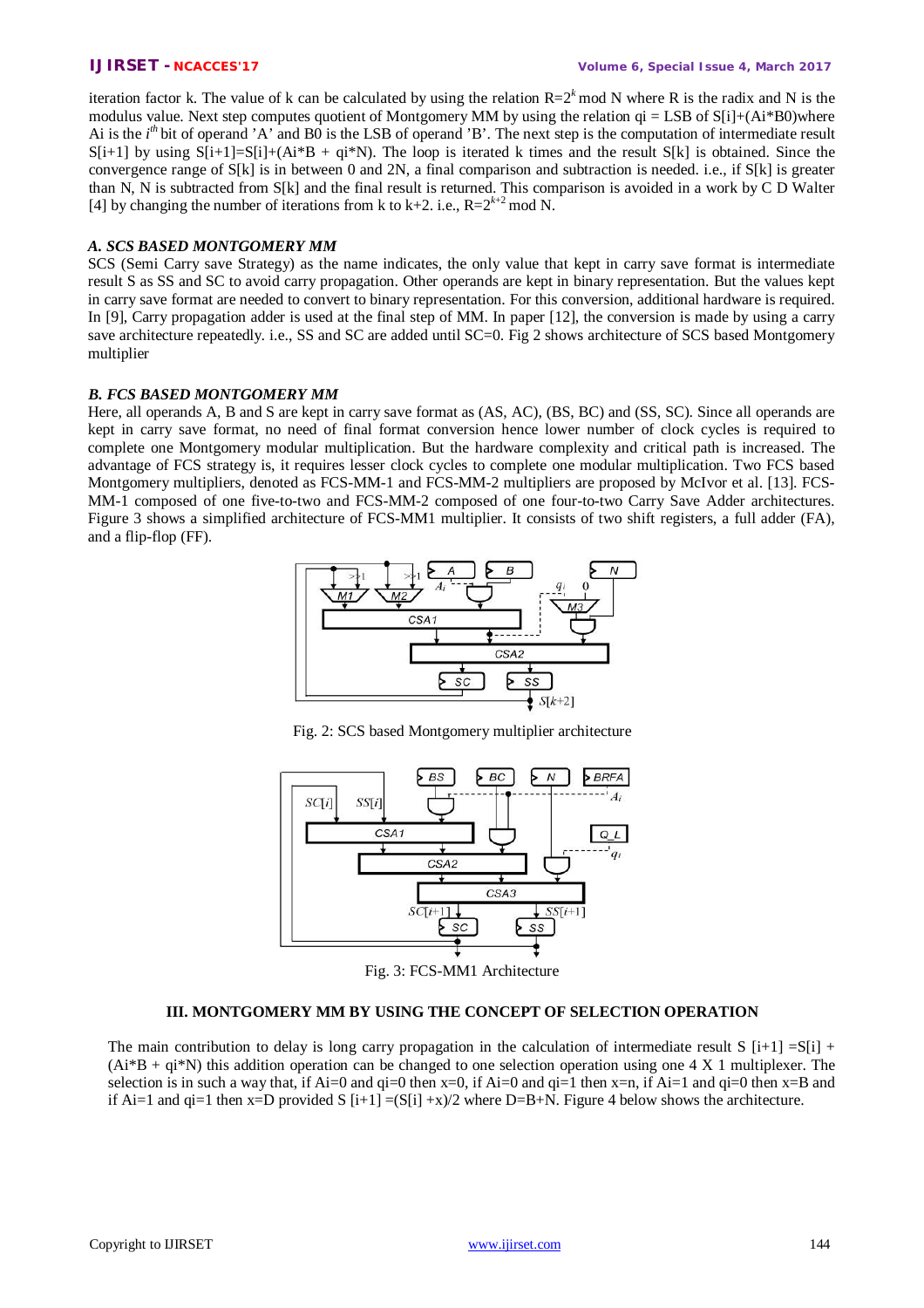

Fig. 4: modified MM architecture using selection operation

#### **IV. MONTGOMERY MM BY USING CCSA ARCHITECTURE**

The use of carry save architecture for addition, format conversion, operand pre-computation will reduce the critical path. But one problem is extra clock cycles are needed to complete one modular multiplication. To reduce the clock cycle number, a new architecture is called Configurable Carry Save Adder is used in [1]. A CCSA architecture is a structure which can be used as a full adder or two serial half adders depending on the value as shown in figure 5. Also for simplicity, normal 4X1 multiplexer is replaced with another multiplexer SM3 as in figure 6.



If  $\alpha = 1$ , CCSA act as one FA and three input carry save addition is performed. Otherwise, it acts as serially connected two half-adders (HAs) and it can be used to perform two serial two input carry save additions.

#### **V. RESULTS**

This section, analyze and compares the delay and area of above mentioned two designs. The results summarized in Table. 2.

| Montgomery multiplied     | Delay | Area   | Time   | Throughput | ATP     |
|---------------------------|-------|--------|--------|------------|---------|
| Using selection operation | 5.6   | 406127 | 5.8744 | 174.3      | 2385.75 |
| Using CCSA architecture   | 4.0   | 498379 | 3.5200 | 290.9      | 1754.29 |

TABLE.2: Result comparison of two Montgomery multipliers